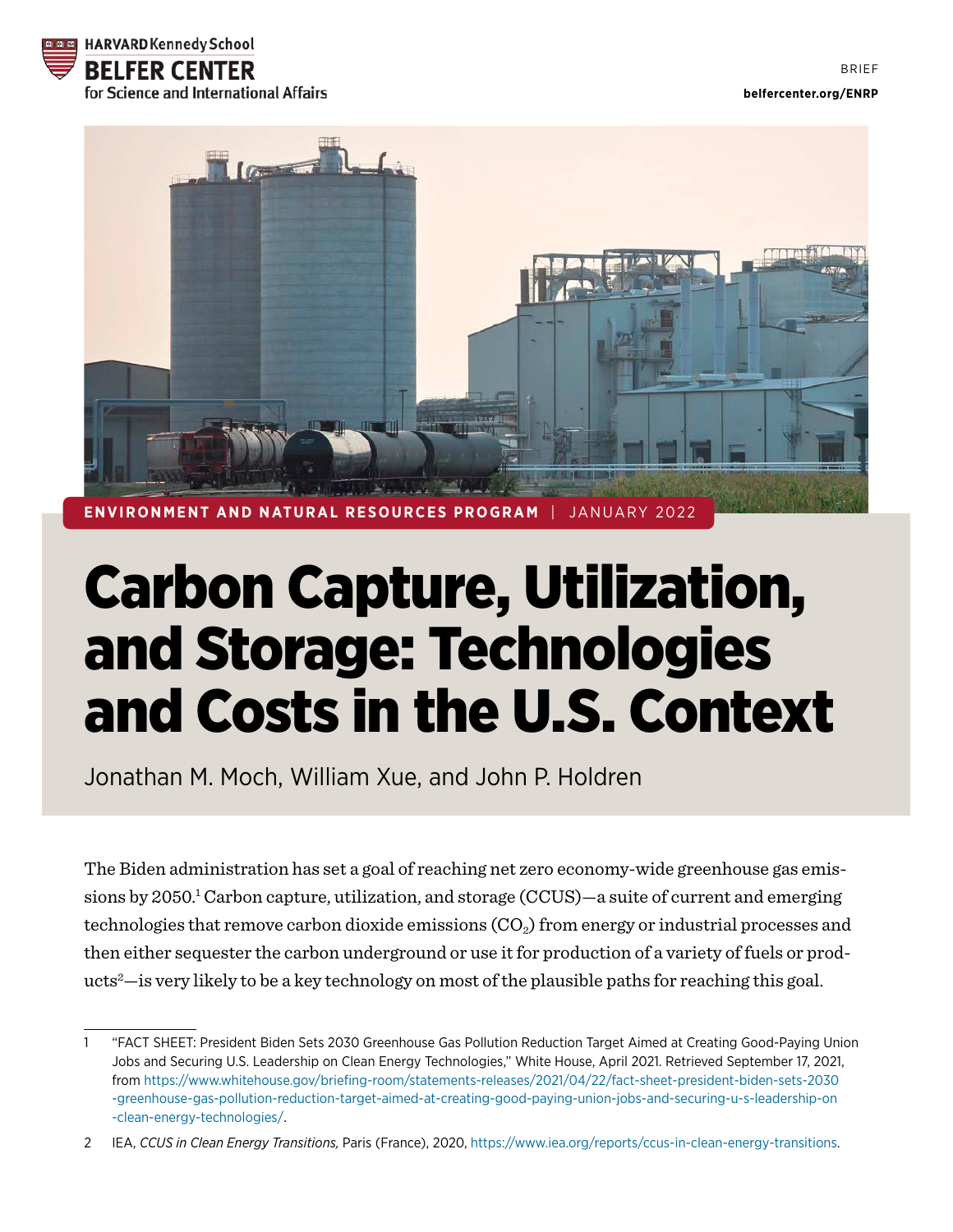Among various applications of the technology, CCUS in combination with natural gas powerplants can be used to provide firm baseload electricity or could serve as backup for intermittent renewable power in place of multi-day electricity storage.3 Additionally, CCUS could be used to decarbonize hard-to-electrify industrial processes<sup>4</sup> and to provide synthetic fuels for decarbonizing nonelectric energy uses.<sup>5</sup>

The key barrier to CCUS filling these various roles and living up to its technical potential is high costs relative to current incentives: despite current U.S. government support through tax policy, CCUS is not economically competitive today in most of its applications. Unless and until it becomes so or is required by law, it will not achieve widespread deployment.

There are currently only twenty-seven operating commercial CCUS facilities worldwide, twelve of which are in the United States.<sup>6</sup> Of the facilities in the United States, four are deployed in natural gas processing, three in ethanol production, three in fertilizer production, one in syngas production, and one in hydrogen production. All but one use the captured  $CO<sub>2</sub>$  for enhanced oil recovery (EOR), where captured  $CO<sub>2</sub>$  is injected into oil-containing geologic formations to ease extraction of hardto-recover oil.<sup>7</sup>

EOR can provide a revenue source for CCUS sufficient to make a project economical in the absence of enough revenue from a carbon price or CCUS tax credit. On the other hand, low oil prices can undermine the commercial viability of projects that couple CCUS with EOR. This was the case with the Petra Nova coal power plant equipped with CCUS in Texas, which used captured  $CO_2$  for EOR but nevertheless closed in 2020.<sup>8</sup>

Altogether, CCUS facilities in the United States currently capture around 20 Mt of  $CO<sub>2</sub>$  per year.<sup>9</sup> This is orders of magnitude less than what is typically predicted to be needed in strategies for achieving net-zero emissions, with estimates of up to 1.8 Gt of  $CO<sub>2</sub>$  per year captured across over

7 Ibid.

<sup>3</sup> Williams, J.H., B. Haley, F. Kahrl, J. Moore, A.D. Jones, M.S. Torn, and H. McJeon, "Pathways to Deep Decarbonization in the United States," *The U.S. Report of the Deep Decarbonization Pathways Project of the Sustainable Development Solutions Network and the Institute for Sustainable Development and International Relations, revision with technical supplement,* November 16, 2015.

<sup>4</sup> Larson, E., C. Greig, J. Jenkins, E. Mayfield, A. Pascale, C. Zhang, J. Drossman, et al., *Net-Zero America: Potential Pathways, Infrastructure, and Impacts,* interim report, Princeton University, Princeton, NJ, December 15, 2020, [https://netzeroamerica](https://netzeroamerica.princeton.edu/the-report) [.princeton.edu/the-report.](https://netzeroamerica.princeton.edu/the-report)

<sup>5</sup> Ibid.

<sup>6</sup> "Facilities," Global CCS Institute. Retrieved September 21, 2021, from [https://co2re.co/FacilityData.](https://co2re.co/FacilityData)

<sup>8</sup> Groom, Nichola, "Problems Plagued U.S. CO<sub>2</sub> Capture Project Before Shutdown: Document," *Reuters, August 6, 2020, [https://](https://www.reuters.com/article/us-usa-energy-carbon-capture-idUSKCN2523K8)* [www.reuters.com/article/us-usa-energy-carbon-capture-idUSKCN2523K8.](https://www.reuters.com/article/us-usa-energy-carbon-capture-idUSKCN2523K8)

<sup>9 &</sup>quot;Facilities," Global CCS Institute. Retrieved September 21, 2021, from<https://co2re.co/FacilityData>.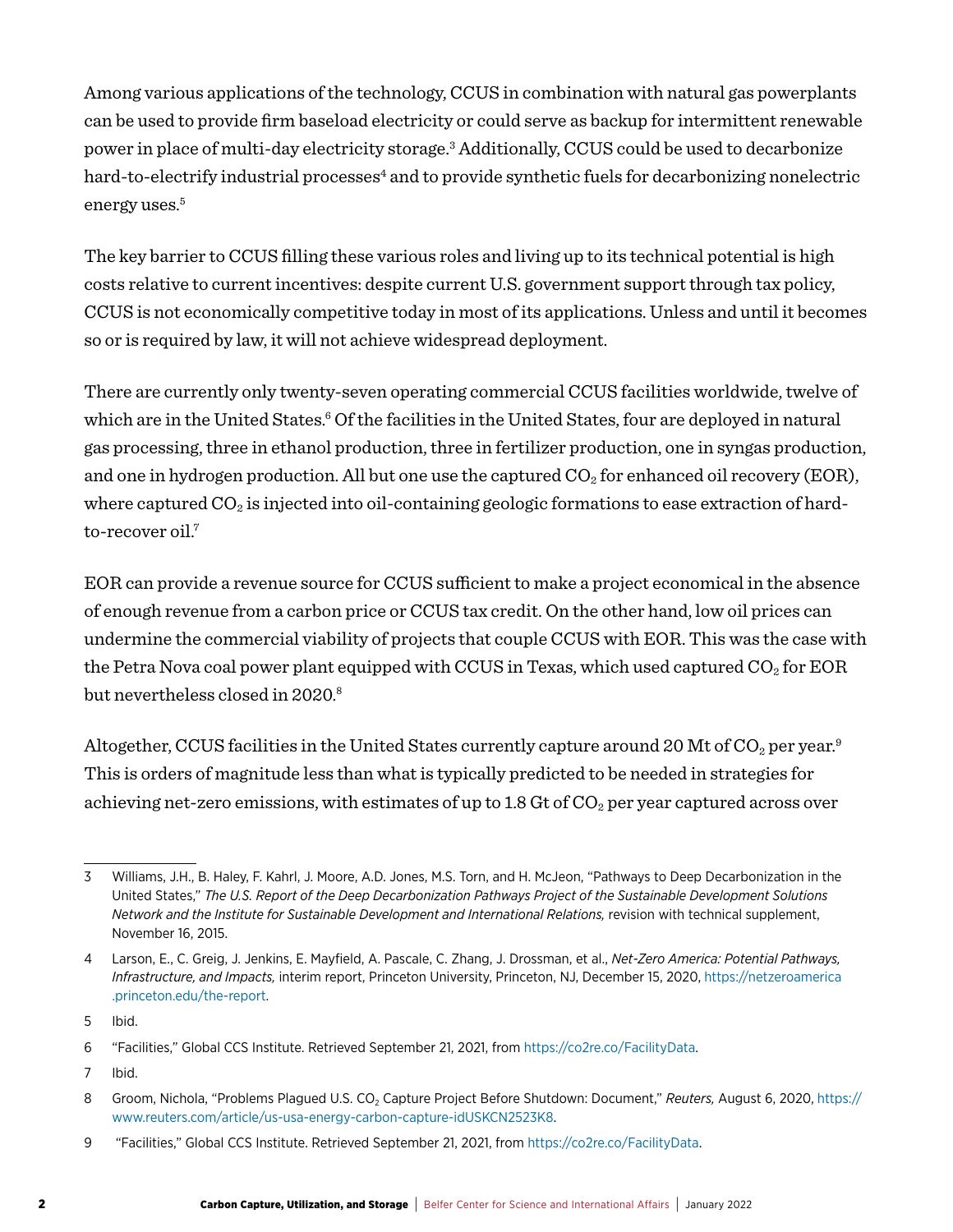1,000 facilities for some net-zero scenarios.10 As noted, absent regulation requiring the use of CCUS, the technology needs to become more economical in order for deployment in the United States to expand significantly. That would require either decreased CCUS costs through technological innovation, or increased revenue from CCUS, such as government subsidies or the development of new, high-value uses for the captured carbon.

The main method by which the United States currently incentivizes CCUS is through the 45Q tax credit, which as of 2021 provides \$36 per ton of  $CO_2$  stored in geological reservoirs or \$24 per ton of  $CO<sub>2</sub>$  used in EOR or utilized for other purposes. The credit applies to power plants that capture over 500,000 tons of  $CO_2$  per year and to industrial facilities that capture over 100,000 tons of  $CO_2$ per year.<sup>11</sup> Facilities that capture over 25,000 tons of  $CO_2$  per year and utilize the captured  $CO_2$  for other purposes, such as production of synthetic fuels, also qualify.12 With the existing levels of the 45Q tax credit, a few CCUS facilities are starting to become economic. Between 2018 and 2020, four announced CCUS facilities specifically cited the 45Q tax credit as a key driver for the project.<sup>13</sup>

The 45Q tax credit is set to increase each year until 2026, when it will provide facilities that began construction prior to 2026 with \$50 per ton of  $CO_2$  stored in geologic reservoirs and \$35 per ton of CO2 used for EOR or other processes. After 2026, tax credit increases will be linked to inflation. Recently introduced bipartisan legislation, the CCUS Tax Credit Amendments Act of 2021, proposes to increase the 2026 value of the 45Q tax credit from \$50 to \$120 per ton  $CO_2$  for facilities that sequester  $CO_2$  and from \$35 to \$75 per ton  $CO_2$  for EOR facilities. Importantly, the proposed legislation allows for CCUS facilities to treat the tax credit as an overpayment of taxes and thus receive tax refunds, which is necessary because the majority of CCUS developers do not have sufficient taxable income to make use of the credit.<sup>14</sup> The latest draft of the Build Back Better Act incorporates some of these ideas, allowing for treatment of the credit as an overpayment and raising the 2026 value of the 45Q tax credit to \$85 per ton  $CO_2$  for facilities that sequester  $CO_2$  and to \$60 per ton  $CO_2$  for facilities that utilize captured  $CO<sub>2</sub>$  for EOR or other purposes.<sup>15</sup> The Build Back Better Act would also reduce the size requirements for CCUS facilities so that electric power facilities with at least

<sup>10</sup> Larson et al., 2020.

<sup>11</sup> Beck, Lee, The US Section 45Q Tax Credit for Carbon Oxide Sequestration: An Update, Global CCS Institute, April 2020, [https://](https://globalccsinstitute.com/wp-content/uploads/2020/04/45Q_Brief_in_template_LLB.pdf) [globalccsinstitute.com/wp-content/uploads/2020/04/45Q\\_Brief\\_in\\_template\\_LLB.pdf.](https://globalccsinstitute.com/wp-content/uploads/2020/04/45Q_Brief_in_template_LLB.pdf)

<sup>12</sup> Ibid.

<sup>13</sup> Beck, 2020.

<sup>14</sup> *One Pager: CCUS Tax Credit Amendments Act of 2021.* Retrieved from: [https://smithsenate.app.box.com/s/yirdlay74ae3aac](https://smithsenate.app.box.com/s/yirdlay74ae3aacduz5ynfhdfe8oivks)[duz5ynfhdfe8oivks](https://smithsenate.app.box.com/s/yirdlay74ae3aacduz5ynfhdfe8oivks); also: IEA, *Section 48A Qualifying Advanced Coal Project Credit – Policies.* Retrieved September 21, 2021, from <https://www.iea.org/policies/11668-section-48a-qualifying-advanced-coal-project-credit>.

<sup>15</sup> Build Back Better Act, H.R. 5376, Rules Committee Print 117-18, November 3, 2021, [https://rules.house.gov/sites/democrats](https://rules.house.gov/sites/democrats.rules.house.gov/files/BILLS-117HR5376RH-RCP117-18.pdf) [.rules.house.gov/files/BILLS-117HR5376RH-RCP117-18.pdf.](https://rules.house.gov/sites/democrats.rules.house.gov/files/BILLS-117HR5376RH-RCP117-18.pdf)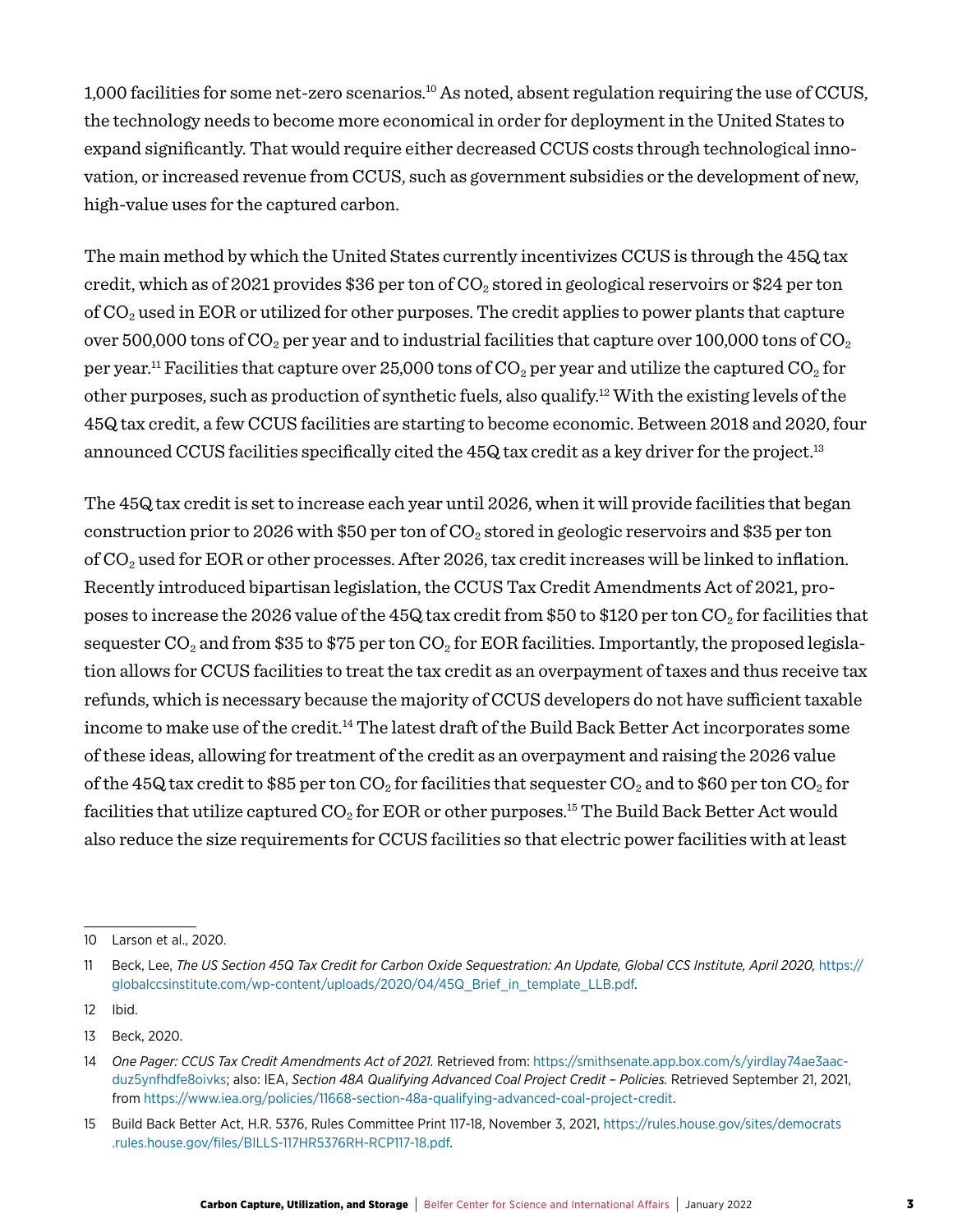a 75% capture rate that capture more than 18,750 tons of  $CO_2$  per year, and industrial facilities that capture at least 12,500 tons of  $CO_2$  per year would qualify for the tax credit.<sup>16</sup>

|                                                         | Current Law <sup>17</sup>                | <b>CCUS Tax Credit</b><br><b>Amendments Act of 2021<sup>18</sup></b> | <b>Amendments in Build</b><br>Back Better Act <sup>19</sup>          |
|---------------------------------------------------------|------------------------------------------|----------------------------------------------------------------------|----------------------------------------------------------------------|
| 2026 tax credit per ton of<br>$CO2$ sequestered         | \$50                                     | \$120                                                                | \$85                                                                 |
| 2026 tax credit per ton of<br>$CO2$ utilized            | \$35                                     | \$75                                                                 | \$60                                                                 |
| Can treat credit as tax<br>overpayment                  | No.                                      | Yes                                                                  | Yes                                                                  |
| Deadline for facilities to<br>begin construction        | 2025                                     | 2030                                                                 | 2031                                                                 |
| Capture requirements for<br>electricity generation      | ≥ 500,000 tons<br>of $CO2$ per year      | $\geq$ 500,000 tons of CO <sub>2</sub><br>per year                   | $\geq$ 18,750 tons of CO <sub>2</sub> per<br>year; ≥75% capture rate |
| Capture requirements for<br>industrial facilities       | $\geq 100,000$ tons<br>of $CO2$ per year | $\geq$ 100,000 tons of CO <sub>2</sub><br>per year                   | $\geq$ 12,500 tons of CO <sub>2</sub><br>per year                    |
| Capture requirements for<br>facilities with utilization | $\geq$ 25,000 tons of<br>$CO2$ per year  | $\geq$ 25,000 tons of CO <sub>2</sub><br>per year                    | Same as requirements for<br>facilities with sequestration            |

**Table 1.** Summary of 45Q Tax Credit and Proposed Changes

# Determinants of CCUS Net Costs

The unsubsidized costs of CCUS can vary dramatically, above all because CCUS encompasses multiple technologies applied to many different energy and industrial processes with different fates for the captured  $CO_2$ . The cost of  $CO_2$  capture is typically the largest cost component in the CCUS process because of the energy and equipment requirements of separating  $CO<sub>2</sub>$  from the other components of the gas leaving a facility. Across different applications, therefore, the cost of CCUS generally is higher the lower the concentration of  $CO<sub>2</sub>$  in the gas being processed, reflecting increases in the energy needed for separation.<sup>20</sup>  $CO<sub>2</sub>$  capture can account for as much as 75% of the cost of the CCUS projects in applications where separation of dilute  $CO<sub>2</sub>$  from voluminous exhaust gas is required, which includes electricity generation; cement, steel and chemical manufacturing; and oil

<sup>16</sup> Ibid.

<sup>17</sup> 26 U.S. Code § 45Q - Credit for Carbon Oxide Sequestration, https://www.law.cornell.edu/uscode/text/26/45Q.

<sup>18</sup> S.986 - Carbon Capture, Utilization, and Storage Tax Credit Amendments Act of 2021, https://www.congress.gov/bill/117th -congress/senate-bill/986.

<sup>19</sup> Build Back Better Act, H.R. 5376, Rules Committee Print 117-18, November 3, 2021.

<sup>20</sup> Kearns, David, Harry Liu, and Chris Consolli, *Technology Readiness and Costs of CCS,* Global CCS Institute, March 2021, [https://](https://www.globalccsinstitute.com/wp-content/uploads/2021/04/CCS-Tech-and-Costs.pdf) [www.globalccsinstitute.com/wp-content/uploads/2021/04/CCS-Tech-and-Costs.pdf.](https://www.globalccsinstitute.com/wp-content/uploads/2021/04/CCS-Tech-and-Costs.pdf)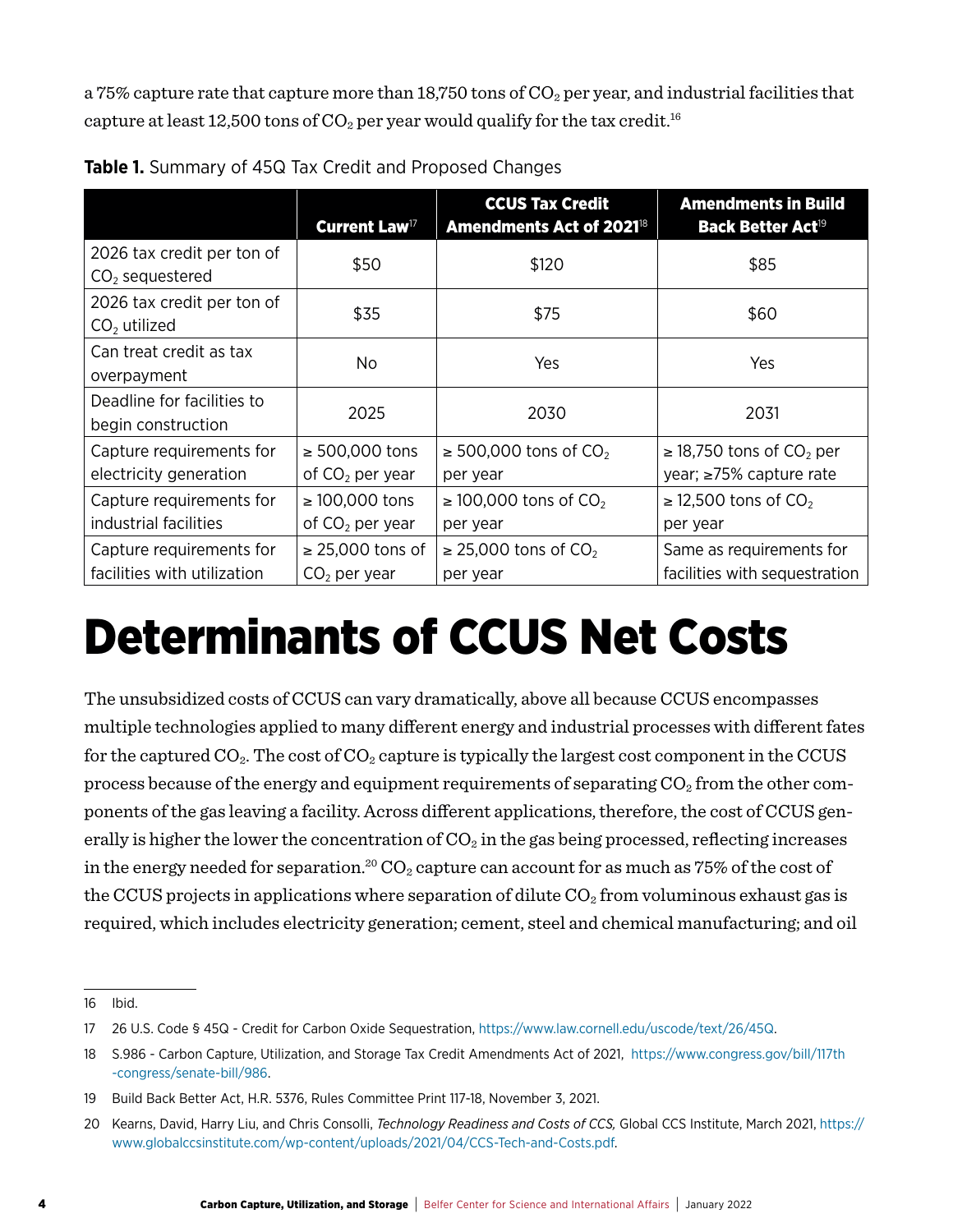refining.<sup>21</sup> By contrast, in industrial applications where a high degree of  $CO_2$  separation is intrinsic to the normal process, CCUS costs are much lower; these cases include natural gas processing and ammonia production.22

#### **Categories of CCUS Capture Technologies:**

Some important technologies for CCUS capture include:

- Absorption capture:  $CO_2$  is absorbed into a solvent, which is typically then heated to release a concentrated stream of  $CO<sub>2</sub>$ .
- Adsorption capture:  $CO<sub>2</sub>$  adheres to the surface of specialized materials and later is cleared off the surface to release a concentrated stream of  $CO<sub>2</sub>$ .
- Membrane capture:  $CO_2$  is captured by using membranes that selectively allow molecules to diffuse through and using differences in partial pressures to isolate  $CO<sub>2</sub>$ .
- Cryogenic separation:  $CO_2$  is separated by cooling the steam and using differences in boiling points to isolate  $CO<sub>2</sub>$ .
- Oxy-combustion: Fuel is combusted in an oxygen-rich environment, which allows for a higher concentration of  $CO<sub>2</sub>$  in the flue gas and thus easier separation.

As with most industrial processes, CCUS costs are also impacted by economies of scale, as higher rates of total capture typically drive lower costs per ton. Current estimates show that the capital costs for CCUS typically scale with the nth power of facility size, where n ranges from 0.6 to 0.8. This non-linearity in capital costs can result in significant savings per ton of  $CO<sub>2</sub>$  captured when moving from a smaller facility to a full-scale installation capturing millions of tons of  $CO_2$  per year.<sup>23</sup> These cost reductions begin to diminish for facilities that capture over 0.3 million tons of  $CO<sub>2</sub>$  per year, however, and they level off for facilities that capture more than 0.5–0.6 million tons of  $CO_2$  per year.<sup>24</sup>

In addition to the base technology and scale, how a CCUS facility is financed and operated can have a large impact on the cost of  $CO_2$  captured. The lifetime of the facility and the electricity or fuel price paid to operate the CCUS equipment are key operational parameters affecting CCUS costs. Longer facility lifetimes can lower CCUS costs by allowing repayment of the initial capital costs to be spread out over more time. Higher fuel prices increase CCUS costs by increasing the expenses needed to operate the capture equipment. The more energy intensive the facility, the more the costs

24 Ibid.

<sup>21</sup> National Petroleum Council, "Chapter Two – CCUS Supply Chains and Economics," in *Meeting the Dual Challenge—A Roadmap to At-Scale Deployment of Carbon Capture, Use and Storage,* 2021,[https://dualchallenge.npc.org/files/CCUS](https://dualchallenge.npc.org/files/CCUS-Chap_2-030521.pdf) [-Chap\\_2-030521.pdf.](https://dualchallenge.npc.org/files/CCUS-Chap_2-030521.pdf)

<sup>22</sup> Leeson, D., N. Mac Dowell, N. Shah, C. Petit, and P. S. Fennell, "A Techno-Economic Analysis and Systematic Review of Carbon Capture and Storage (CCS) Applied to the Iron and Steel, Cement, Oil Refining and Pulp and Paper Industries, As Well As Other High Purity Sources," *International Journal of Greenhouse Gas Control* 61 (2017): 71–84, [https://doi.org/10.1016](https://doi.org/10.1016/j.ijggc.2017.03.020) [/j.ijggc.2017.03.020.](https://doi.org/10.1016/j.ijggc.2017.03.020)

<sup>23</sup> Kearns et al., 2021.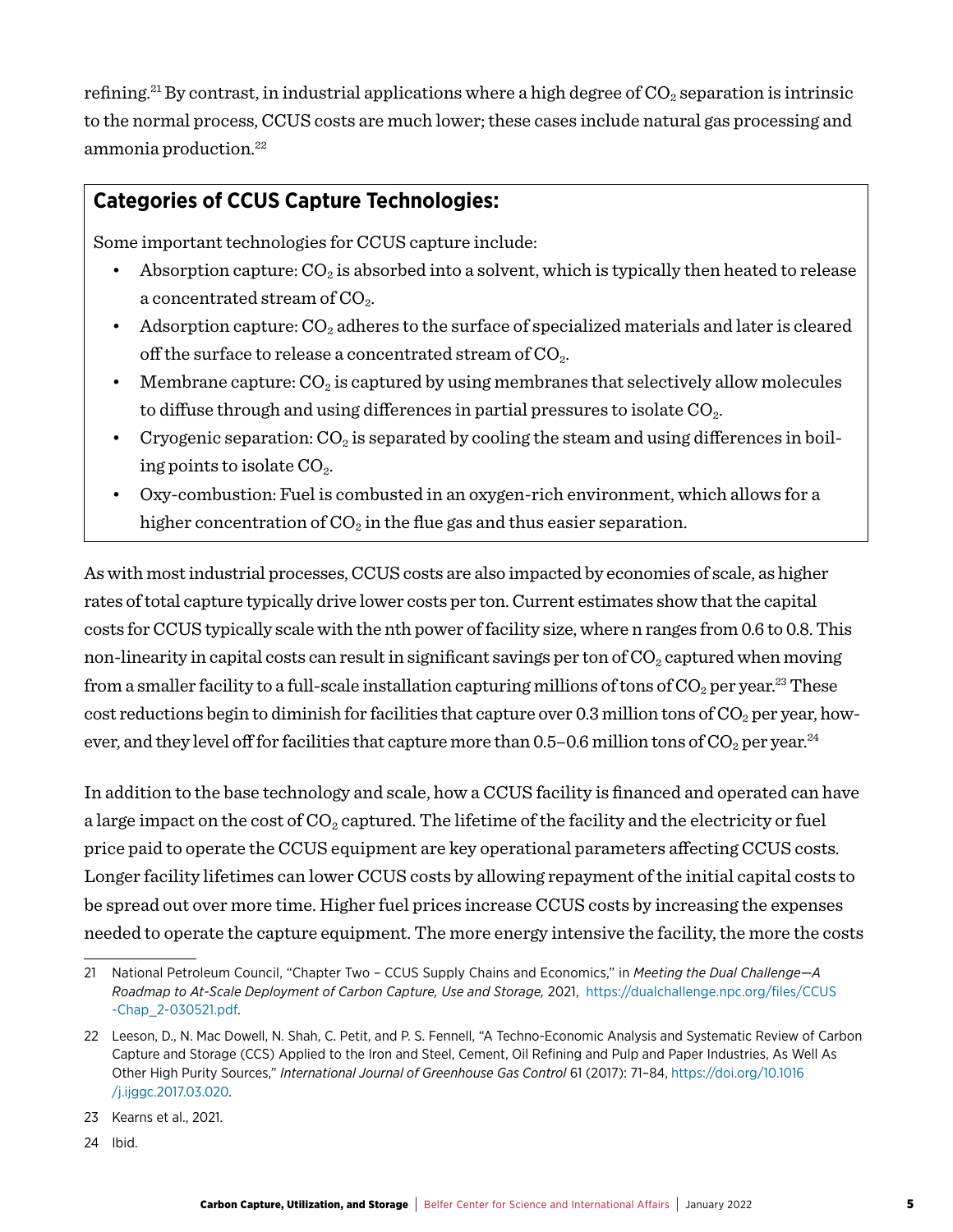are affected by fuel prices. CCUS used in conjunction with fossil-fuel-fired electricity generation is thus more sensitive to fuel prices than CCUS used with processes such as ammonia production. Key financial factors influencing CCUS costs include debt ratio, interest rate on debt, inflation rate, and tax rate. Financial factors can affect the cost of CCUS by increasing or decreasing the effective capital costs of a facility as well as how the capital costs are priced into the cost per ton of  $CO_2$  captured.

Lastly, there are costs associated with  $CO<sub>2</sub>$  transport, compression and, if applicable, sequestration. Some net-zero pathway studies envision a nationwide  $CO<sub>2</sub>$  pipeline network to transport captured  $CO<sub>2</sub>$  from CCUS facilities to geologic reservoirs suitable for long term storage.<sup>25</sup> Other studies have looked at having captured  $CO_2$  transported by truck, but analysis generally indicates pipelines to be significantly cheaper in the long run.<sup>26</sup>  $CO<sub>2</sub>$  compression costs may vary somewhat depending on the size of a pipeline and capabilities of the transport system.

# Estimates for Current CCUS Costs

There are two main ways for calculating the costs of CCUS. The more straightforward method, generally referred to as the "cost of  $CO<sub>2</sub>$  captured," is derived by dividing the total incremental cost of using carbon capture at a facility by the total amount of  $CO_2$  captured. The cost of  $CO_2$  captured, however, does not account for the fact that using CCUS generally increases overall  $CO<sub>2</sub>$  generated in a facility due to the extra energy need to run the CCUS equipment. The "cost of  $CO<sub>2</sub>$  avoided" includes this factor by dividing the total incremental cost of using carbon capture in a facility by the difference in  $CO<sub>2</sub>$  generated from a CCUS facility and an equivalent facility in the absence of CCUS. As there is always at least some energy used to capture, transport, and store (or utilize)  $CO<sub>2</sub>$ , the amount of  $CO_2$  avoided will always be less than the amount of  $CO_2$  captured, meaning the cost of  $CO<sub>2</sub>$  avoided will always be more than the cost of  $CO<sub>2</sub>$  captured.<sup>27</sup>

As there are limited CCUS facilities currently in operation, most estimates for CCUS costs come from modeling studies that apply a variety of assumptions regarding the above-mentioned controlling factors to project the capture cost per ton of  $CO<sub>2</sub>$  for hypothetical facilities employing these different approaches. We reviewed, in depth, fifteen reports estimating the costs of CCUS applied to various industries using a variety of technologies and assumptions. Figure 1 shows the reviewed

<sup>25</sup> Larson et al., 2020.

<sup>26</sup> Psarras, Peter, Jiajun He, Hélène Pilorgé, Noah McQueen, Alexander Jensen-Fellows, Kouroush Kian, and Jennifer Wilcox, "Cost Analysis of Carbon Capture and Sequestration from U.S. Natural Gas-Fired Power Plants," *Environmental Science & Technology* 54 (10): 6272–6280, [https://doi.org/10.1021/acs.est.9b06147.](https://doi.org/10.1021/acs.est.9b06147)

<sup>27</sup> IPCC, *Carbon Dioxide Capture and Storage,* ed. Bert Metz, Ogunlade Davidson, Heleen de Coninck, Manuela Loos, and Leo Meyer, UK: Cambridge University Press, 2005.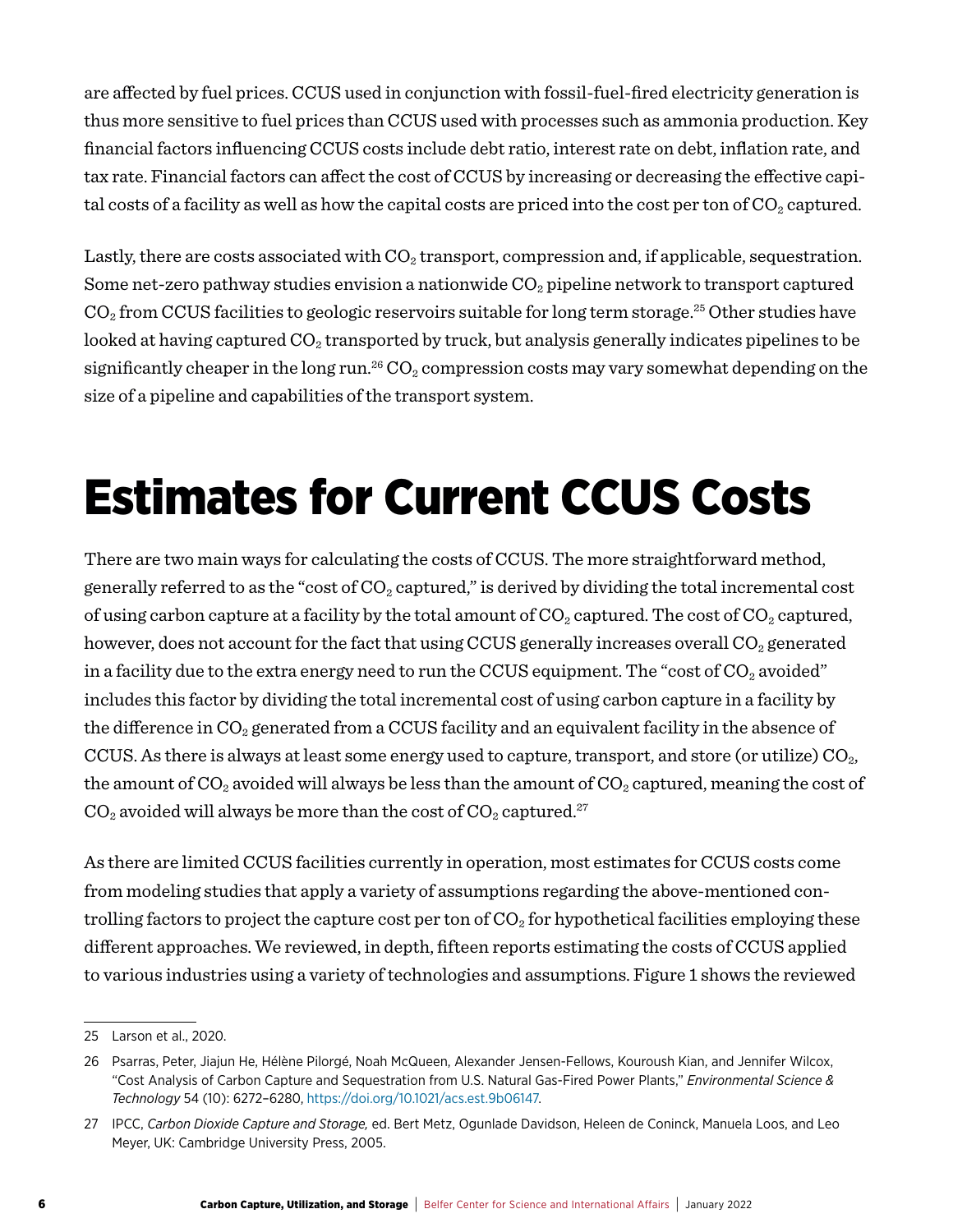cost estimates for carbon capture along with current and proposed values for the 45Q tax credit in 2021 U.S. dollars.



**Figure 1.** Reviewed Estimates for Costs of Carbon Capture

Figure 1: Estimates of carbon capture costs by industry and category of capture technology, presented in 2021 U.S. dollars. Horizontal lines indicate the current (red), previously proposed in the CCUS Tax Credit Amendments Act of 2021 (green), and proposed in the Build Back Better Act (blue) value of the 45Q tax credit in 2026 for sequestered  $CO_2$ , subtracting an assumed \$12 per ton of  $CO_2$  for compression,<sup>28</sup> \$15 per ton of  $CO_2$  for transport via pipeline,<sup>29</sup> and \$11 per ton of  $CO_2$  for sequestration.<sup>30</sup> Circles represent the costs of  $CO<sub>2</sub>$  captured (always lower), while triangles represent the costs of  $CO_2$  avoided (always higher). Included studies are listed in the Appendix.

<sup>28</sup> Psarras et al., 2020.

<sup>29</sup> Ibid.

<sup>30</sup> National Academies of Sciences, Engineering, and Medicine, *Negative Emissions Technologies and Reliable Sequestration: A Research Agenda,* Washington, D.C.: The National Academies Press, 2019, <https://doi.org/10.17226/25259>.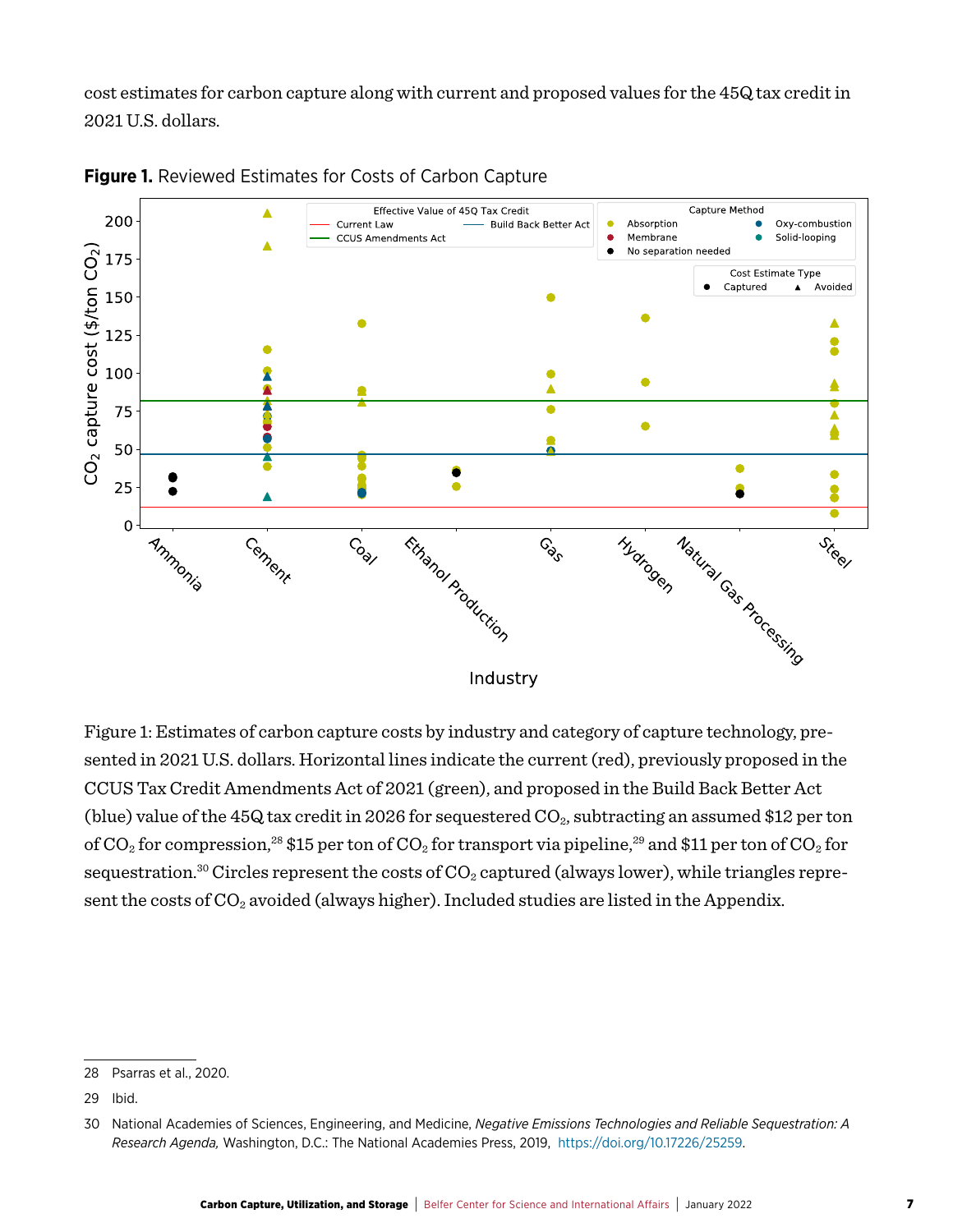As shown in Figure 1, the estimates reviewed for the  $CO<sub>2</sub>$  capture cost are as follows:

- Ammonia production: \$22–\$32 per ton
- Cement production: \$19–\$205 per ton
- Coal-fired power plants: \$20–\$132 per ton
- Ethanol production: \$26–\$36 per ton
- Natural gas power plants: \$49–\$150 per ton
- Hydrogen production: \$65–\$136 per ton
- Steel mills: \$8–\$133 per ton

Under current law, the 2026 value of the 45Q tax credit does not provide sufficient incentive to make CCUS economic for any of the reviewed cost estimates, except for one estimate of capture costs in steel production using low-efficiency capture technology. With the Build Back Better Act, the increase in the 45Q tax credit would be enough to make CCUS economic given cost estimates for ammonia production, ethanol production, natural gas processing, and for most reviewed estimates for coal power plants. The even larger increase in the 45Q tax credit proposed in the CCUS Tax Credit Amendments Act of 2021 would also provide sufficient revenue for CCUS in cement and steel production under most cost estimates, as well as for natural gas power plants given some cost estimates. Given the wide ranges in estimated costs for CCUS, even with the CCUS Tax Credit Amendments Act of 2021, CCUS would remain uneconomic under some cost estimates for cement production, coal and gas power plants, hydrogen production, and steel production.

The factors discussed previously all contribute to the large variations in estimated costs for CCUS, both within and across industries. Variations in the capture technology used within a given category can also lead to large variations in costs. For example, newer, higher-efficiency solvents can lead to lower capture costs compared to the more commonly used amine-based solvent.

Another important source of variation in the cost of  $CO<sub>2</sub>$  captured is the energy source for running the carbon capture equipment. Using the main power source for the facility to run the capture equipment can derate the entire facility and increase costs by reducing usable output. On the other hand, using auxiliary sources of power for the capture equipment can reduce costs but may lead to higher facility-wide emissions and large differences between the cost of  $CO<sub>2</sub>$  captured and the cost of  $CO<sub>2</sub>$  avoided. Utilizing waste heat to run capture equipment is another alternative that can avoid derating the facility and avoid additional emissions,<sup>31</sup> but the potential for waste heat utilization varies across facilities and industries.

<sup>31</sup> Srisang, Wayuta, Stavroula Giannaris, Corwyn Bruce, Yuewu Feng, Dominika Janowczyk, and Brent Jacobs, "Waste Heat Utilization for the Energy Requirements of a Post Combustion CO<sub>2</sub> Capture Retrofit Study of a Cement Manufacturing Facility," in *15th International Conference on Greenhouse Gas Control Technologies,* March 2021, [https://ccsknowledge.com](https://ccsknowledge.com/pub/Publications/PAPER_GHGT15_Waste_Heat_Utilization_Energy_Requirements_Capture_Retrofit_Study_Cement_Facility.pdf) [/pub/Publications/PAPER\\_GHGT15\\_Waste\\_Heat\\_Utilization\\_Energy\\_Requirements\\_Capture\\_Retrofit\\_Study\\_Cement](https://ccsknowledge.com/pub/Publications/PAPER_GHGT15_Waste_Heat_Utilization_Energy_Requirements_Capture_Retrofit_Study_Cement_Facility.pdf) [\\_Facility.pdf.](https://ccsknowledge.com/pub/Publications/PAPER_GHGT15_Waste_Heat_Utilization_Energy_Requirements_Capture_Retrofit_Study_Cement_Facility.pdf)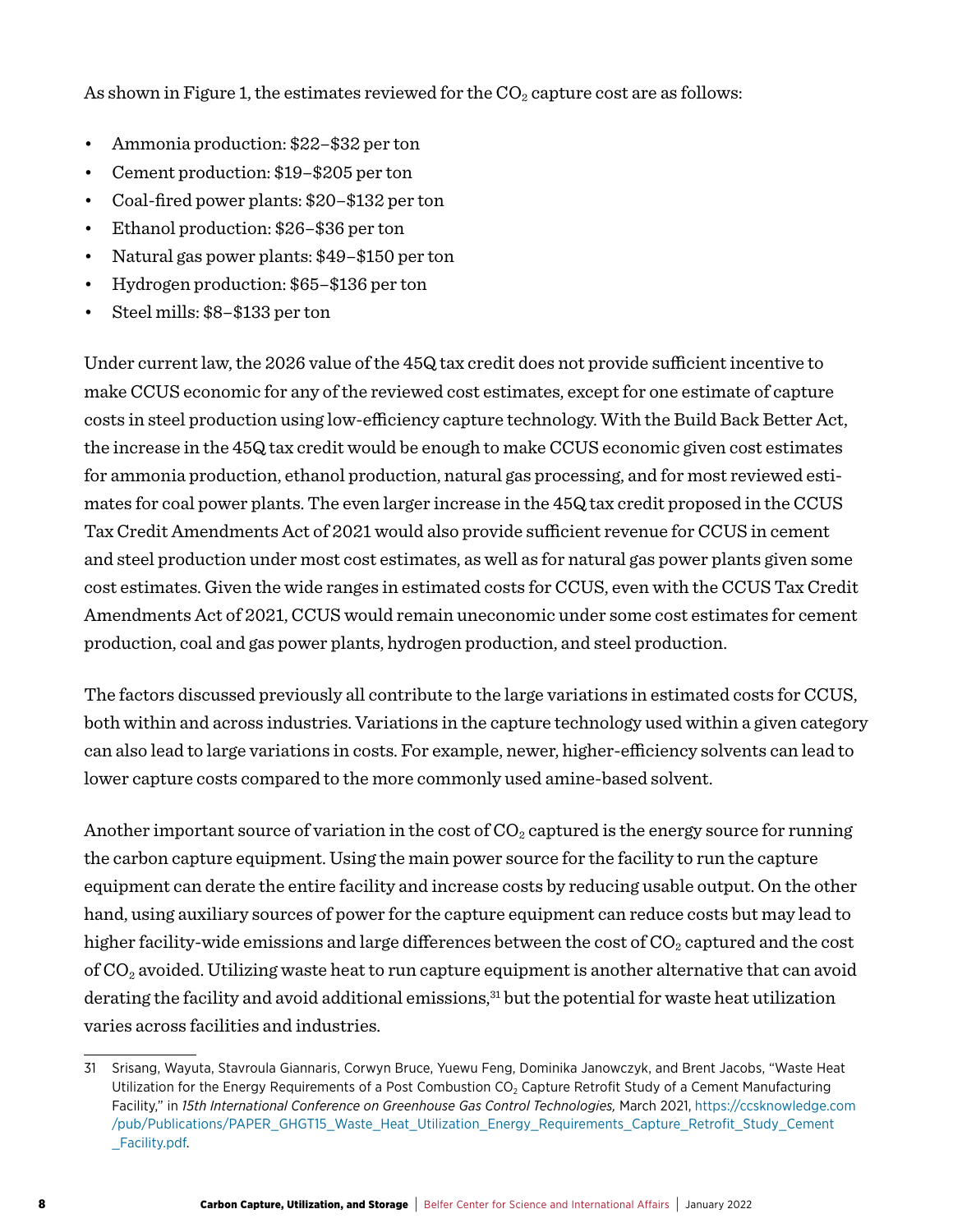### Opportunities for CCUS Cost **Reductions**

Although absorption-based carbon capture technology has existed for over 40 years,<sup>32</sup> there are still many opportunities for cost reductions in that approach as well as in some of the others. As more CCUS facilities begin operating, there is ample potential for learning by doing, as well as for CCUS costs to fall over time as different facilities try out new technologies and discover incremental efficiency improvements or other changes that can reduce costs. Both learning by doing and technological advances are generally assumed in arriving at the published long-term trajectories of CCUS costs and deployment.33

A comparison of the Boundary Dam and the newly closed Petra Nova coal-fired power plants provides a recent example of cost reductions for CCUS through application of new technologies. Although both commercial coal plants were retrofit projects using post-combustion capture via amine-based absorption, the Petra Nova plant was able to reduce the cost per ton of  $CO_2$  captured by 25-30% by using an auxiliary natural gas plant to provide steam and electricity for the CCUS equipment.34 This use of an auxiliary system to power the CCUS equipment avoids siphoning energy from the coal power plant, so the plant can maintain its original output and revenue stream, avoiding an increased cost of electricity generation.<sup>35</sup> Similarly, waste heat can be used to power absorption-based carbon capture equipment.<sup>36</sup> By utilizing waste heat from industrial processes, a CCUS facility could avoid derating base plant efficiency and paying for an auxiliary power source.

There are many other CCUS technologies currently in early stages that have the potential to further reduce costs. Next-generation solvents for absorption-based capture could require less energy,<sup>37</sup> as could more efficient membranes and adsorption systems<sup>38</sup> and new approaches for carbon capture such as calcium-looping technology.<sup>39</sup> Also in the research and development stage are technologies

35 Hoffmann, Jeffrey W., Gregory A. Hackett, Eric G. Lewis, and Vincent H. Chou, "Derate Mitigation Options for Pulverized Coal Power Plant Carbon Capture Retrofits," *Energy Procedia* 114 (2017): 6465–6477,<https://doi.org/10.1016/j.egypro.2017.03.1783>.

<sup>32</sup> National Petroleum Council, 2021.

<sup>33</sup> IEA, 2020.

<sup>34</sup> Mantripragada, Hari C., Haibo Zhai, and Edward S. Rubin, "Boundary Dam or Petra Nova—Which Is a Better Model for CCS Energy Supply?" International Journal of Greenhouse Gas Control 82 (2019): 59-68, [https://doi.org/10.1016/j.ijggc.2019.01.004.](https://doi.org/10.1016/j.ijggc.2019.01.004)

<sup>36</sup> Srisang et al., 2021.

<sup>37</sup> Jiang, Yuan, Paul M. Mathias, Charles J. Freeman, Joseph A. Swisher, Richard F. Zheng, Greg A. Whyatt, and David J. Heldebrant, "Techno-Economic Comparison of Various Process Configurations for Post-Combustion Carbon Capture Using a Single-Component Water-Lean Solvent," *International Journal of Greenhouse Gas Control* 106: 103279, [https://doi.org /10.1016/j.ijggc.2021.103279](https://doi.org/10.1016/j.ijggc.2021.103279).

<sup>38</sup> Kearns et al., 2021.

<sup>39</sup> Tilak, Pooja and Mahmoud M. El-Halwagi, "Process Integration of Calcium Looping with Industrial Plants for Monetizing CO<sub>2</sub> into Value-Added Products," *Carbon Resources Conversion* 1 (2): 191–199, <https://doi.org/10.1016/j.crcon.2018.07.004>.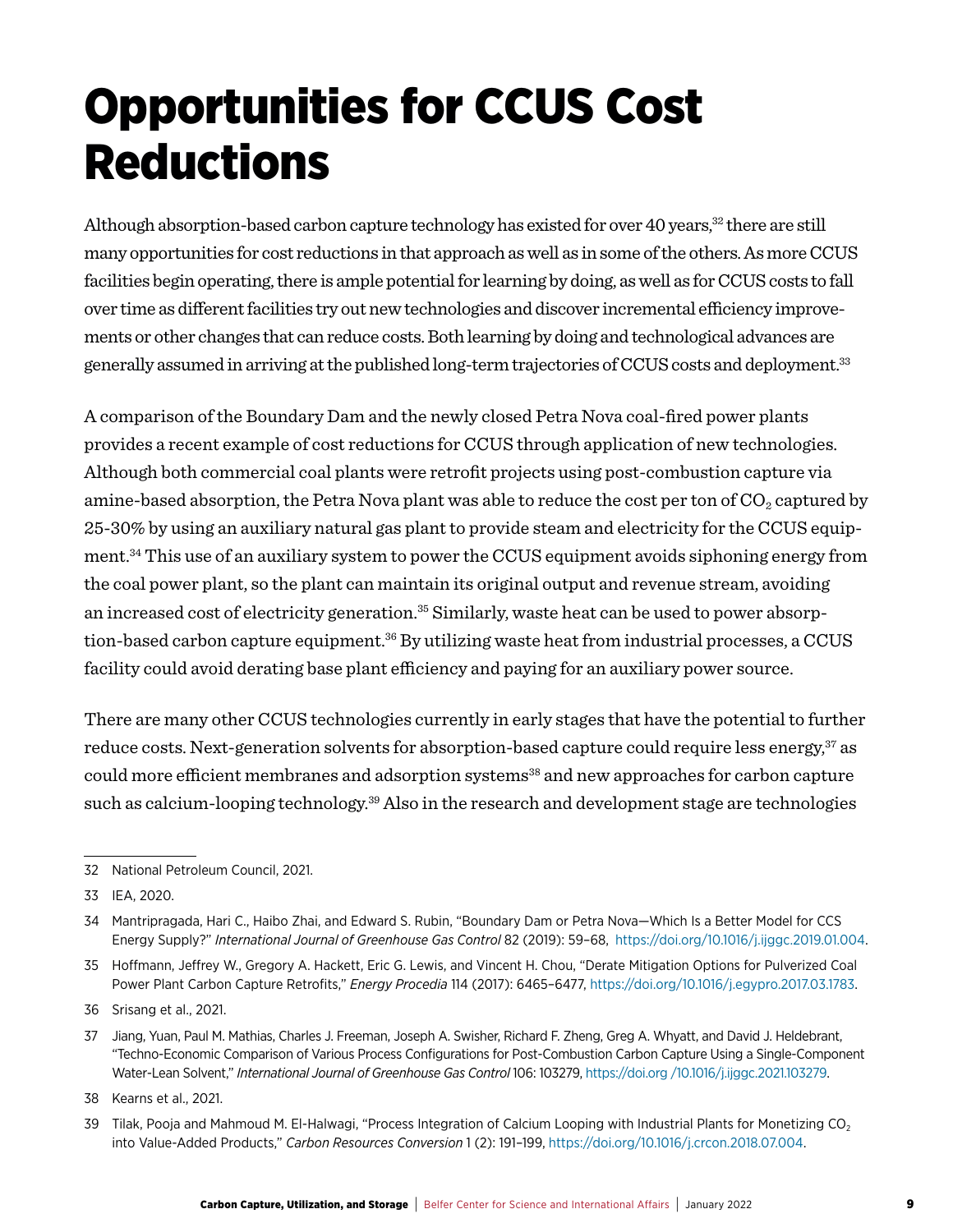for power plants based on the Allam cycle, where a  $CO<sub>2</sub>$  stream rather than steam is used to spin a turbine, and  $CO_2$  is captured as an inherent part of the power-generation process.<sup>40</sup>

### Continuing Challenges and Opportunities for CCUS

As CCUS costs remain the primary barrier to deployment, increasing the value of the 45Q tax credit as proposed in the Build Back Better Act could go a long way towards incentivizing CCUS deployment in the United States. Given CCUS cost estimates found in the literature (shown in Figure 1), the Act's added \$35 per ton of  $CO_2$  sequestered and \$25 per ton of  $CO_2$  utilized should begin to make CCUS cost competitive for many facility configurations. Even so, CCUS in natural-gas-fired power plants and hydrogen production facilities is not likely to become economical at this incentive level, and many configurations for CCUS with cement and steel facilities will also likely remain uneconomical absent bigger incentives or technological breakthroughs.

Predicting technological development is always fraught with uncertainty. At an economy-wide scale, for example, a sufficiently high carbon tax would provide a strong incentive for technological innovation in CCUS across all sectors as well as incentivizing deployment of options already available. Policies that incentivize clean power generation could put CCUS at a disadvantage if the definition of clean power includes only renewable technologies and nuclear power, but they could provide additional incentives for CCUS if the governing criterion is total emissions.

An additional challenge for widespread deployment of CCUS is the transportation infrastructure needed for either utilization or sequestration. To support CCUS across the country and keep costs low, construction of a new pipeline network of around 110,000 km for carrying  $CO<sub>2</sub>$  may be needed. Such a network might cost between \$170–\$230 billion to build, leading to average transport and storage costs by 2050 of between \$17-\$23 per ton of  $CO<sub>2</sub>$  transported and sequestered.<sup>41</sup> The recently signed into law Infrastructure Investment and Jobs Act has started to address this issue by establishing a new \$2.1 billion loan program for  $CO_2$  pipeline construction.<sup>42</sup> Without a pipeline network, captured  $CO<sub>2</sub>$  transport costs might be prohibitive for facilities not near suitable geological formations or facilities for  $CO<sub>2</sub>$  utilization.<sup>43</sup>

<sup>40</sup> Allam, Rodney, Scott Martin, Brock Forrest, Jeremy Fetvedt, Xijia Lu, David Freed, et al, "Demonstration of the Allam Cycle: An Update on the Development Status of a High Efficiency Supercritical Carbon Dioxide Power Process Employing Full Carbon Capture," *Energy Procedia* 114 (2017): 5948–5966, [https://doi.org/10.1016/j.egypro.2017.03.1731.](https://doi.org/10.1016/j.egypro.2017.03.1731)

<sup>41</sup> Larson et al., 2020.

<sup>42</sup> H.R.3684 - Infrastructure Investment and Jobs Act, 117th Congress (2021-2022), [https://www.congress.gov/bill/117th-congress](https://www.congress.gov/bill/117th-congress/house-bill/3684/)  [/house-bill/3684/](https://www.congress.gov/bill/117th-congress/house-bill/3684/).

<sup>43</sup> Psarras et al., 2020.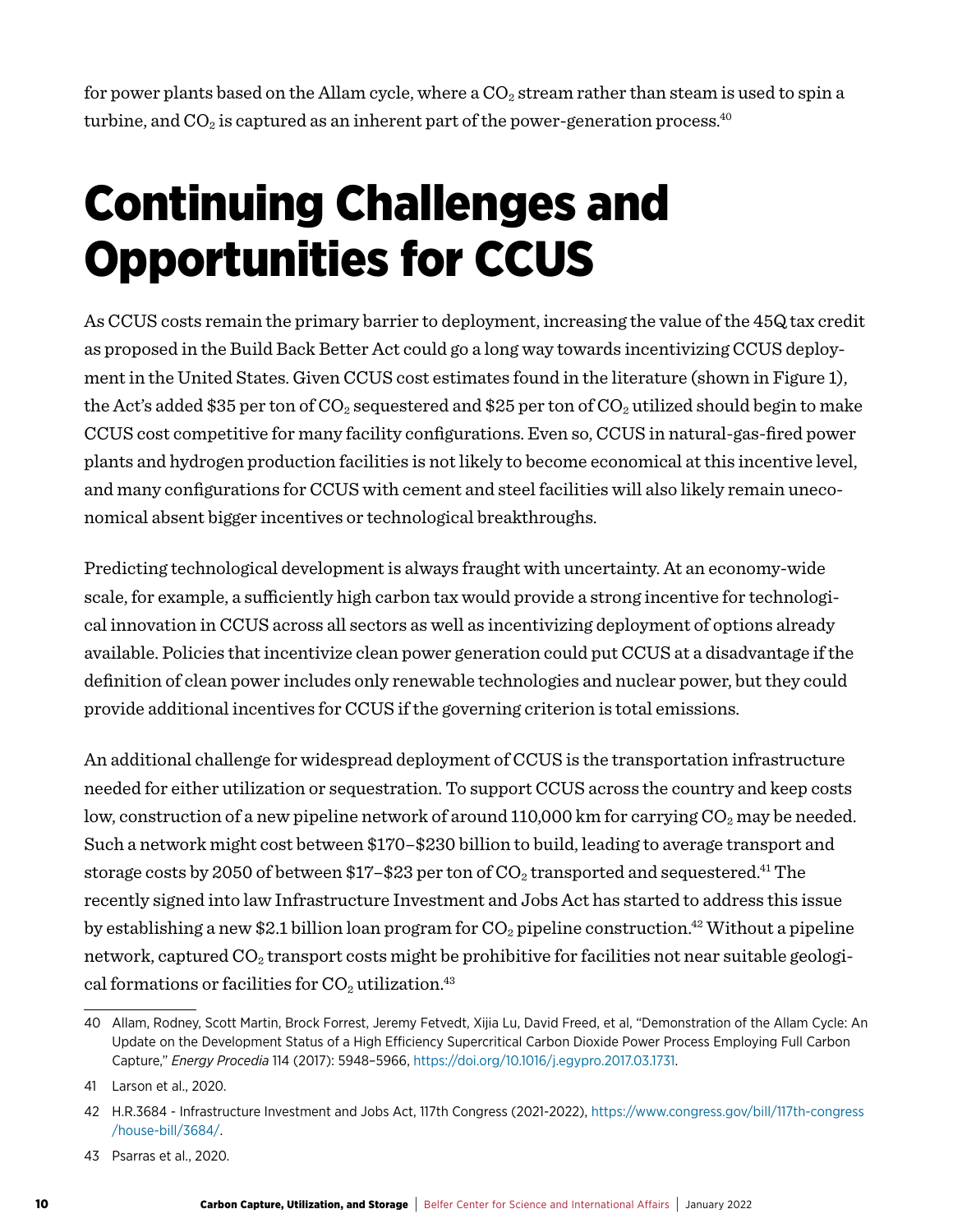# Acknowledgments

This work was supported by Energy Foundation China. The authors thank Clara Galeazzi for her helpful comments.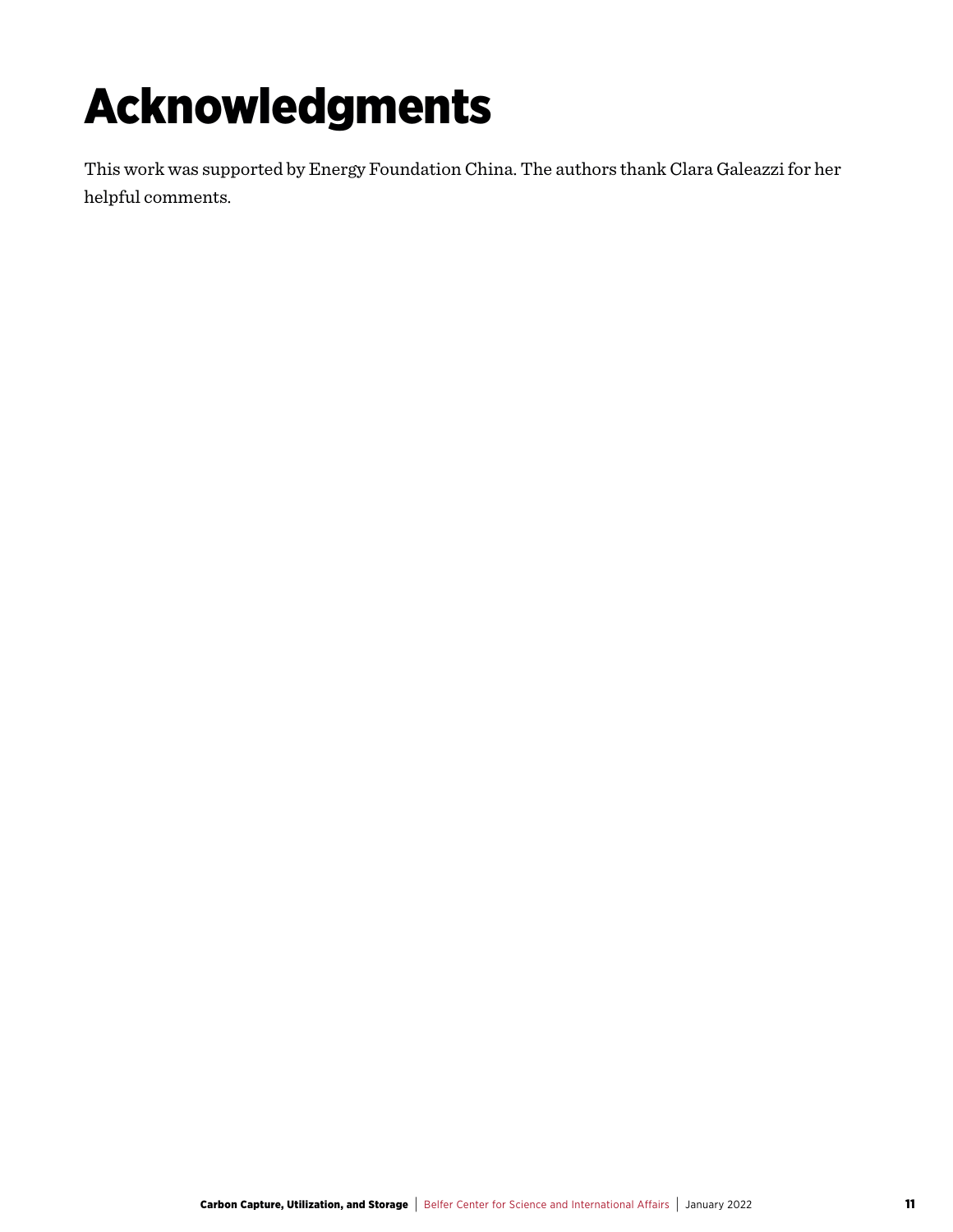### Appendix: Studies Included in Figure 1

- Azarabadi, Habib, and Klaus S. Lackner. 2020. "Postcombustion Capture or Direct Air Capture in Decarbonizing US Natural Gas Power?" *Environmental Science & Technology* 54 (8): 5102–5111. [https://](https://doi.org/10.1021/acs.est.0c00161) [doi.org/10.1021/acs.est.0c00161](https://doi.org/10.1021/acs.est.0c00161).
- Biermann, Maximilian, Fredrik Normann, Filip Johnsson, and Ragnhild Skagestad. 2018. "Partial Carbon Capture by Absorption Cycle for Reduced Specific Capture Cost." *Industrial & Engineering Chemistry Research* 57 (45): 15411–15422. <https://doi.org/10.1021/acs.iecr.8b02074>.
- Cormos, Ana-Maria and Calin-Christian Cormos. 2017. "Techno-Economic Evaluations of Post-Combustion CO2 Capture from Sub- and Super-Critical Circulated Fluidised Bed Combustion (CFBC) Power Plants." *Applied Thermal Engineering* 127: 106–115. [https://doi.org/10.1016/j.applthermaleng.2017.08.009.](https://doi.org/10.1016/j.applthermaleng.2017.08.009)
- Elias, R. S., M. I. M. Wahab, and L. Fang. 2018. "Retrofitting Carbon Capture and Storage to Natural Gas-Fired Power Plants: A Real-Options Approach." *Journal of Cleaner Production* 192: 722–734. [https://doi](https://doi.org/10.1016/j.jclepro.2018.05.019) [.org/10.1016/j.jclepro.2018.05.019.](https://doi.org/10.1016/j.jclepro.2018.05.019)
- Garcia, Monica, and Niels Berghout. 2019. "Toward a Common Method of Cost-Review for Carbon Capture Technologies in the Industrial Sector: Cement and Iron and Steel Plants." *International Journal of Greenhouse Gas Control* 87: 142–158. [https://doi.org/10.1016/j.ijggc.2019.05.005.](https://doi.org/10.1016/j.ijggc.2019.05.005)
- Herron, Steve, Alexander Zoelle, and W. M. Summers. 2014. *Cost of Capturing CO2 from Industrial Sources* (No. DOE/NETL-2013/1602). National Energy Technology Laboratory (NETL), Pittsburgh, PA, Morgantown, WV (United States). [https://doi.org/10.2172/1480985.](https://doi.org/10.2172/1480985)
- Kearns, David, Harry Liu, and Chris Consolli. 2021. *Technology Readiness and Costs of CCS*. Global CCS Institute. [https://www.globalccsinstitute.com/wp-content/uploads/2021/04/CCS-Tech-and-Costs.pdf.](https://www.globalccsinstitute.com/wp-content/uploads/2021/04/CCS-Tech-and-Costs.pdf)
- Leeson, D., N. Mac Dowell, N. Shah, C. Petit, and P. S. Fennell. 2017. "A Techno-Economic Analysis and Systematic Review of Carbon Capture and Storage (CCS) Applied to the Iron and Steel, Cement, Oil Refining and Pulp and Paper Industries, As Well As Other High Purity Sources." *International Journal of Greenhouse Gas Control* 61: 71–84. [https://doi.org/10.1016/j.ijggc.2017.03.020.](https://doi.org/10.1016/j.ijggc.2017.03.020)
- Li, Zhixin, Qinhui Wang, Mengxiang Fang, and Zhongyang Luo. 2021. "Thermodynamic and Economic Analysis of a New 600 MWe Coal-Fired Power Plant Integrated with CaO-Based Carbon Capture System." *International Journal of Greenhouse Gas Control* 109: 103386. [https://doi.org/10.1016](https://doi.org/10.1016/j.ijggc.2021.103386) [/j.ijggc.2021.103386](https://doi.org/10.1016/j.ijggc.2021.103386).
- National Petroleum Council. 2021. "Chapter Two CCUS Supply Chains and Economics." In *Meeting the Dual Challenge – A Roadmap to At-Scale Deployment of Carbon Capture, Use and Storage*. [https://](https://dualchallenge.npc.org/files/CCUS-Chap_2-030521.pdf) [dualchallenge.npc.org/files/CCUS-Chap\\_2-030521.pdf.](https://dualchallenge.npc.org/files/CCUS-Chap_2-030521.pdf)
- Pettinau, Alberto, Francesca Ferrara, Vittorio Tola, and Giorgio Cau. 2017. "Techno-Economic Comparison Between Different Technologies for CO<sub>2</sub>-Free Power Generation from Coal." *Applied Energy* 193: 426–439.<https://doi.org/10.1016/j.apenergy.2017.02.056>.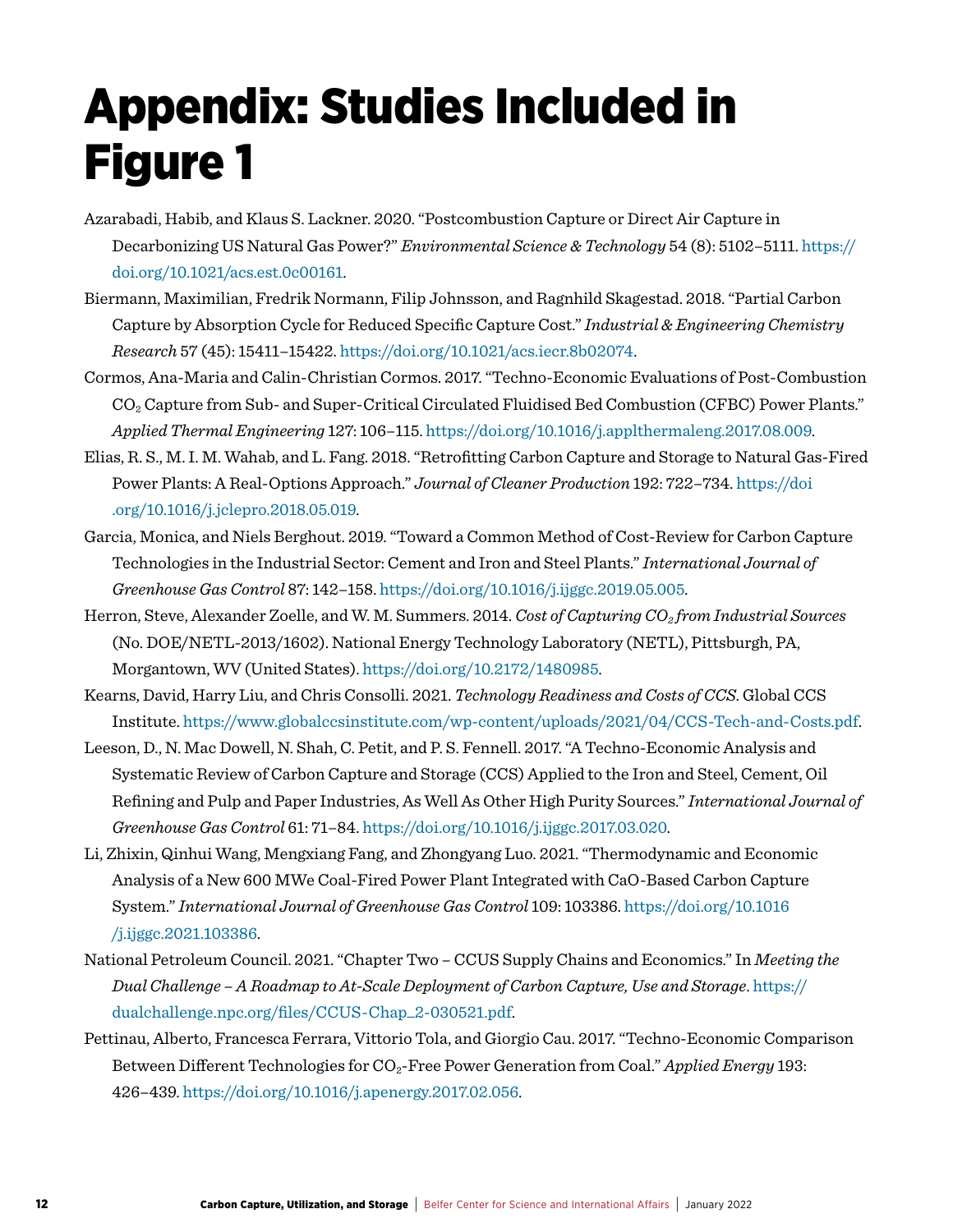- Psarras, Peter, Jiajun He, Hélène Pilorgé, Noah McQueen, Alexander Jensen-Fellows, Kouroush Kian, and Jennifer Wilcox. 2020. "Cost Analysis of Carbon Capture and Sequestration from U.S. Natural Gas-Fired Power Plants." *Environmental Science & Technology* 54 (10): 6272–6280. [https://doi.org/10.1021/acs](https://doi.org/10.1021/acs.est.9b06147) [.est.9b06147.](https://doi.org/10.1021/acs.est.9b06147)
- van der Spek, Mijndert, Eva Sanchez Fernandez, Nils H. Eldrup, Ragnhild Skagestad, Andrea Ramirez, and André Faaij. 2017. "Unravelling Uncertainty and Variability in Early Stage Techno-Economic Assessments of Carbon Capture Technologies." *International Journal of Greenhouse Gas Control* 56: 221–236.<https://doi.org/10.1016/j.ijggc.2016.11.021>.
- Vu, Thang Toan, Young-Il Lim, Daesong Song, Tae-Young Mun, Ji-Hong Moon, Dowon Sun, et al. 2020. "Techno-Economic Analysis of Ultra-Supercritical Power Plants Using Air- and Oxy-Combustion Circulating Fluidized Bed With and Without CO2 Capture." *Energy* 194: 116855. [https://doi.org/10.1016](https://doi.org/10.1016/j.energy.2019.116855) [/j.energy.2019.116855](https://doi.org/10.1016/j.energy.2019.116855).
- Ye, Bin, Jingjing Jiang, Yu Zhou, Junguo Liu, and Kai Wang. 2019. "Technical and Economic Analysis of Amine-Based Carbon Capture and Sequestration at Coal-Fired Power Plants." *Journal of Cleaner Production* 222: 476–487. [https://doi.org/10.1016/j.jclepro.2019.03.050.](https://doi.org/10.1016/j.jclepro.2019.03.050)